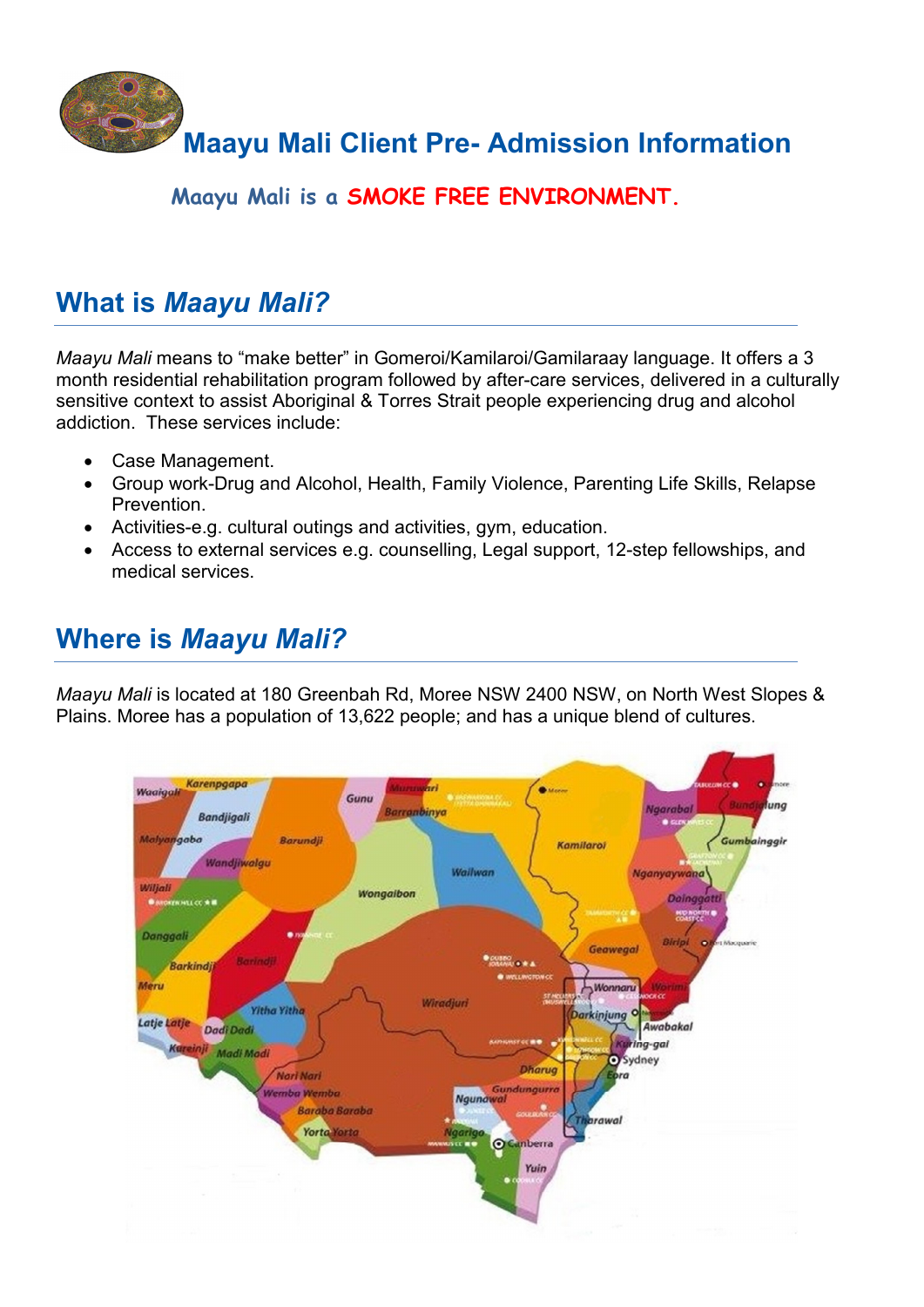# **How do I access** *Maayu Mali* **services***?*

The flowchart outlines the steps involved in accessing *Maayu Mali* services.



### **Assessment and required paperwork**

### Self-referral & Pre-admission assessment

You can complete your initial assessment either face to face or on the phone **(02 6752 5036)** with a Maayu Mali Aboriginal Health Worker. Another agency may make initial contact on your behalf but you must speak to the Maayu Mali worker yourself. You will be asked questions such as:

- Contact details
- Name, address, date of birth and other identifying information
- Medical history including mental and dental health
- Criminal history
- Substance use details
- Family and other support network information
- Patterns of substance use if applicable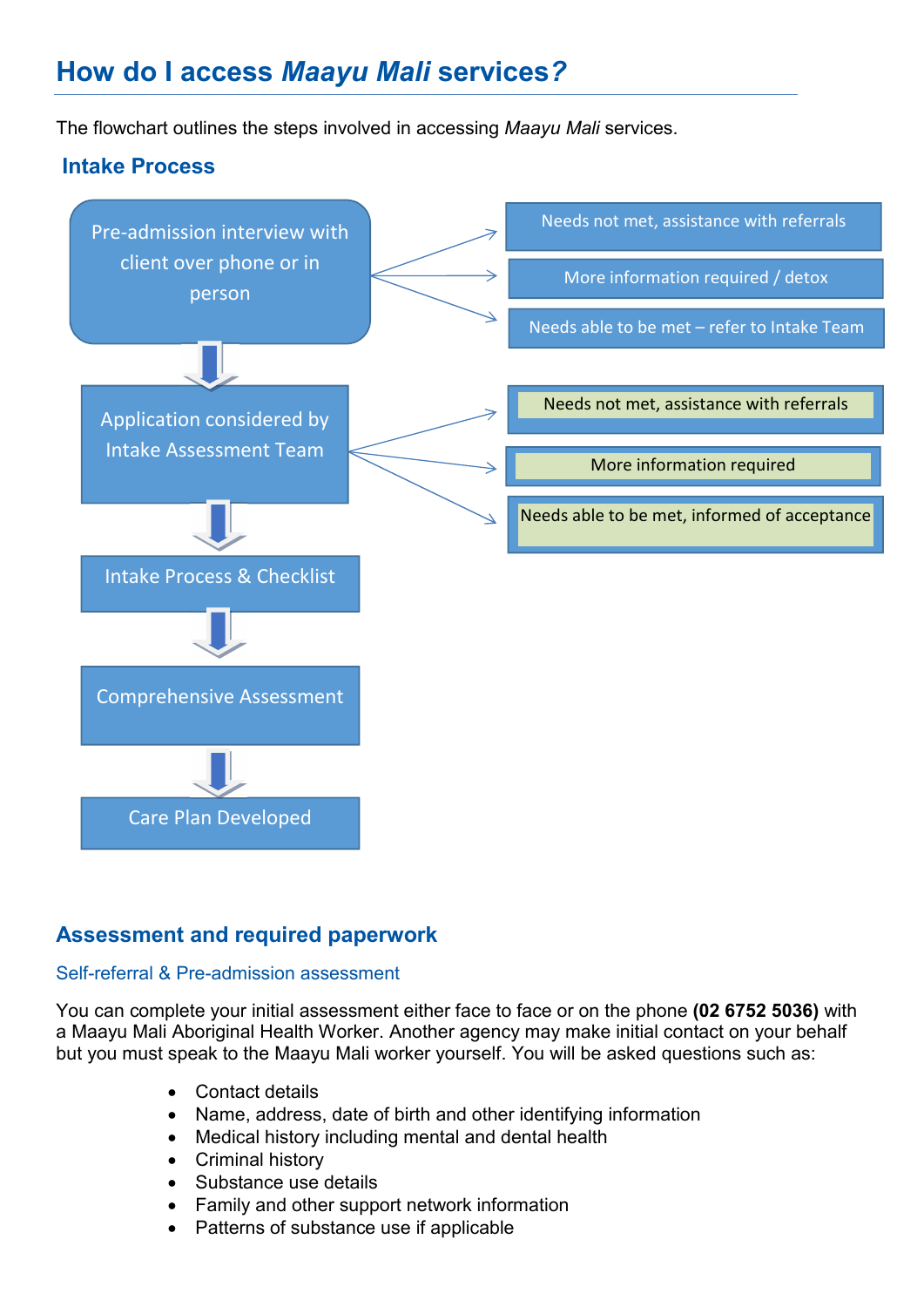- Previous detox history if applicable
- Financial and relevant legal information
- Housing/current living arrangements
- Aboriginality Form

#### . Paperwork required prior to entry

Paperwork you may be required to complete prior to entry into *Maayu Mali*, is listed below. Copies of these forms are available by contacting a Maayu Mali staff member.

- Criminal history check
- Medication record
- Income statement

### Privacy and Confidentiality

All clients have the right to privacy and confidentiality. Personal information is collected to enable *Maayu Mali* to provide a service to you. Personal information will only be disclosed if we have your consent, or if we are required or authorised by law, or if there is a serious threat to the health or welfare of any person.

### **What do I need to bring to** *Maayu Mali***?**

The following list includes some suggestions as to what you should bring for your stay at *Maayu Mali.* 

#### **Checklist** (NB: All bedding and towels are provided)

| <b>Clothing</b> | <b>Footwear</b>                                        | <b>Toiletries</b>    |  |
|-----------------|--------------------------------------------------------|----------------------|--|
| <b>Trousers</b> | Joggers                                                | Toothbrush           |  |
| <b>Shorts</b>   | Covered in shoes (required for<br>kitchen and outings) | Toothpaste           |  |
| Jumpers         | <b>Slippers</b>                                        | Soap and soap holder |  |
| <b>Shirts</b>   | <b>Thongs</b>                                          | Shampoo/conditioner  |  |
| <b>Socks</b>    |                                                        | Roll-on deodorant    |  |
| Underwear       |                                                        | Sanitary items for   |  |
|                 |                                                        | women                |  |

#### Warm coat

| <b>Miscellaneous</b> | <b>Optional</b>            |
|----------------------|----------------------------|
| <b>Swimmers</b>      | Reading material           |
| Sun Hat              | Clock/Radio                |
| <b>Beanie</b>        | <b>Photos</b>              |
| Scarf and            | Other personal items to    |
| gloves               | decorate room (note banned |
|                      | items in section 6)        |
|                      |                            |

You should also bring the following:

- Medicare card, Health care card, Bank details and any other ID you have. Persons not yet on social security benefits will require at least 100 points of ID in order to gain financial support.
- Copy of your bail, parole or bond conditions.
- Any medical prescriptions.